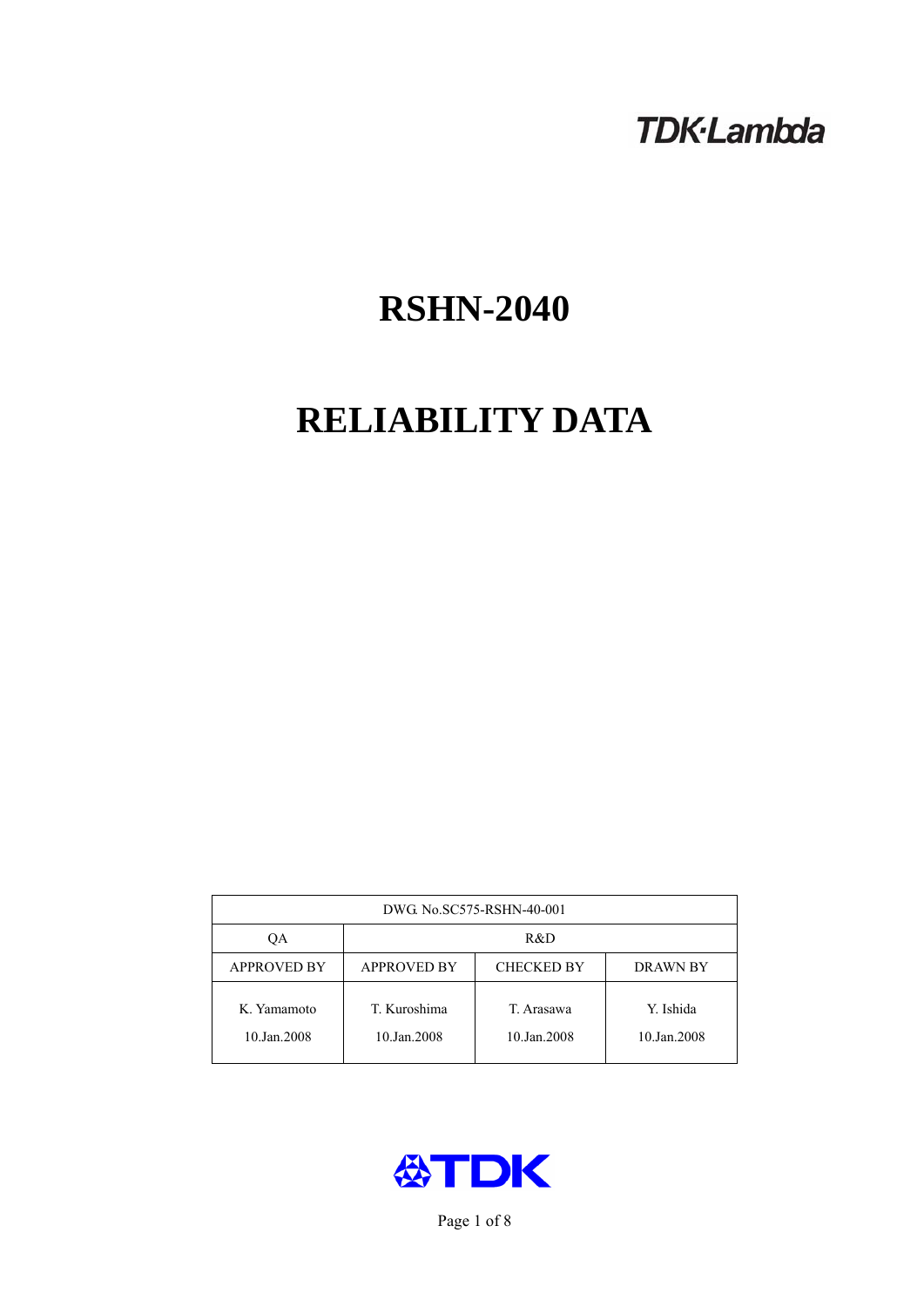#### **RSHN-2040**

## **I N D E X**

|                                     | Page   |
|-------------------------------------|--------|
| 1. Calculated Values of MTBF        | Page-3 |
| 2. Vibration Test                   | Page-4 |
| 3. Heat Cycle Test                  | Page-5 |
| 4. Humidity Test                    | Page-6 |
| 5. High Temperature Resistance Test | Page-7 |
| 6. Low Temperature Storage Test     | Page-8 |

The following data are typical values. As all units have nearly the same characteristics, the data to be considered as ability values.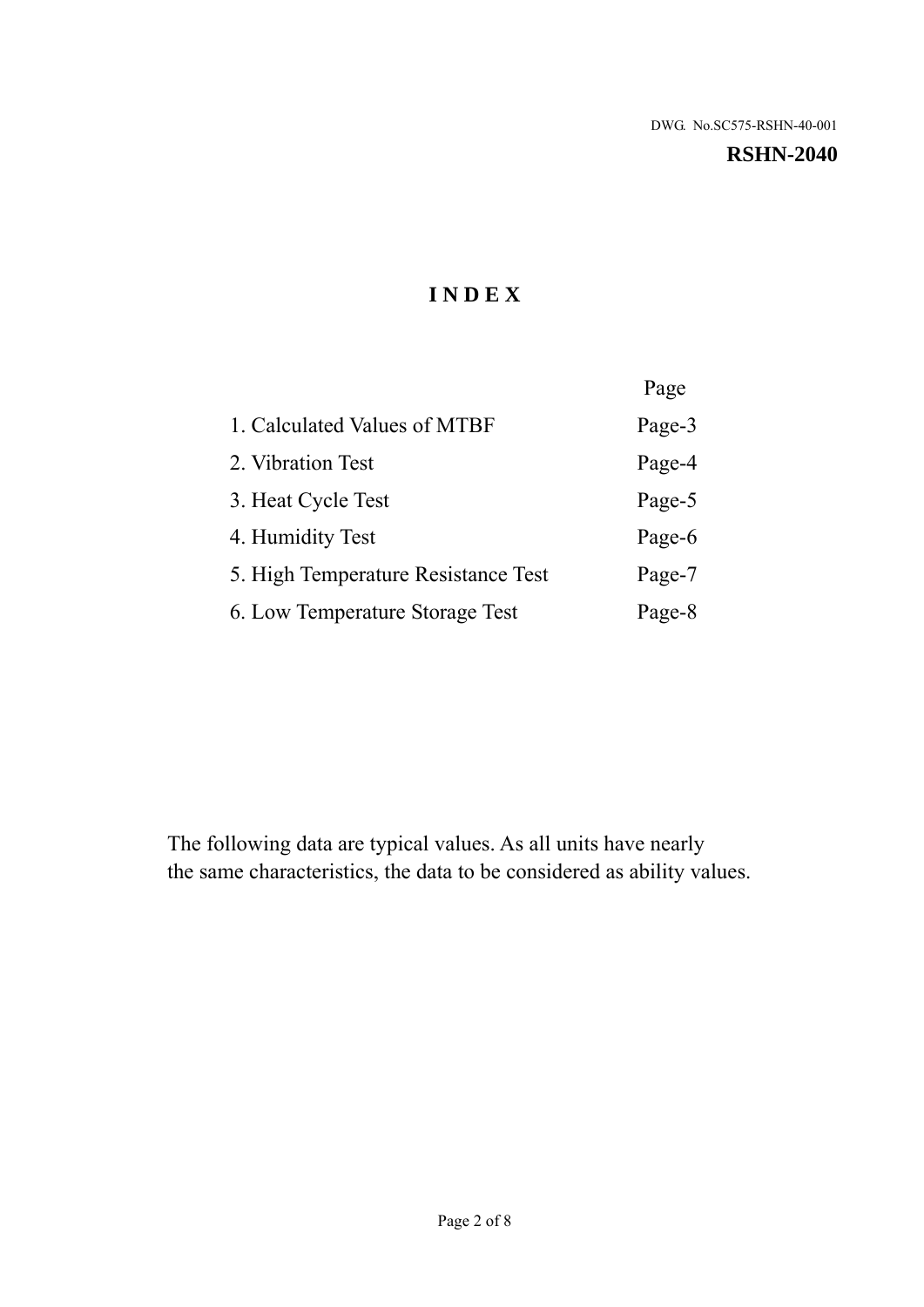#### **RSHN-2040**

1. Calculated values of MTBF

MODEL : RSHN-2040

(1) Calculating Method

 Calculated based on parts stress reliability projection of MIL-HDBK-217F NOTICE2.

Individual failure rates  $\lambda$  G is given to each part and MTBF is calculated by the count of each part.

$$
MIBF = \frac{1}{\lambda_{\text{equip}}} = \frac{1}{\sum_{i=1}^{n} N_i (\lambda_G \pi_Q)_i} \times 10^6 \text{ (hours)}
$$

| $\lambda$ equip | : Total equipment failure rate (Failure $/ 10^6$ Hours)                   |
|-----------------|---------------------------------------------------------------------------|
| $\lambda$ G     | : Generic failure rate for the $\hbar$ generic part                       |
|                 | (Failure/ $10^6$ Hours)                                                   |
| Ni              | : Quantity of <i>i</i> th generic part                                    |
| N               | : Number of different generic part categories                             |
| $\pi$ Q         | : Generic quality factor for the <i>i</i> th generic part ( $\pi Q = 1$ ) |

- (2) MTBF Values
	- GF : Ground, Fixed

 $MTBF = 3,833,768$  (Hours)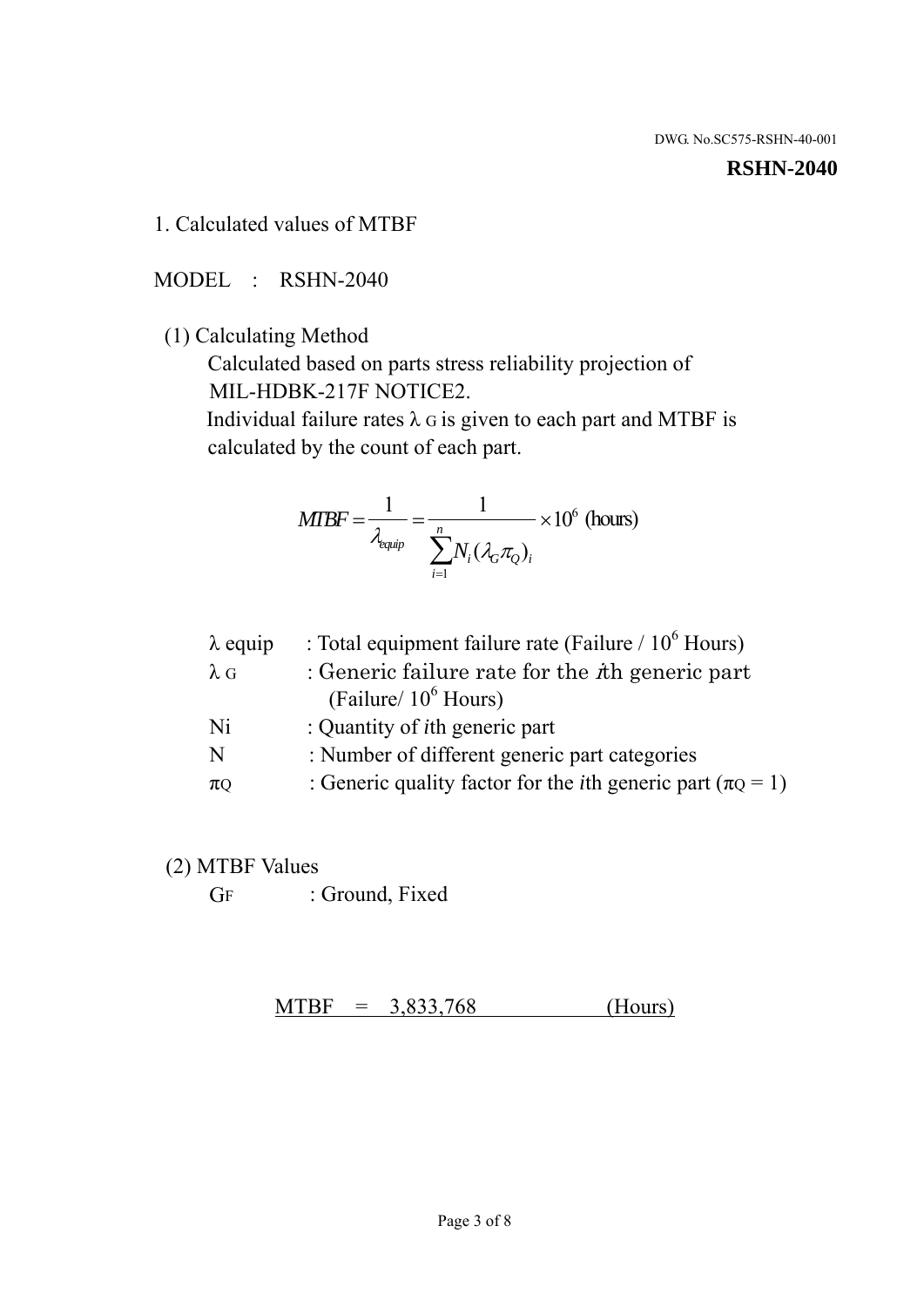#### **RSHN-2040**

2. Vibration Test

## MODEL : RSHN-2040 (Representation Product : RTHN-5150)

- (1) Vibration Test Class Frequency Variable Endurance Test
- (2) Equipment Used Controller VS-1000-6, Vibrator 905-FN ( IMV CORP.)
- (3) The Number of D.U.T. (Device Under Test) 2 units
- (4) Test Condition
	- · Frequency : 10~55Hz
	- · Amplitude : 0.7mm, Sweep for 1 min.
	- · Dimension and times : X, Y and Z directions for 0.5 hours each.

## (5) Test Method

Fix the D.U.T. on the fitting-stage

## (6) Test Results

PASS

## Typical Sample Data

| Check item                         | Spec.                           |                   | <b>Before Test</b>  | After Test          |
|------------------------------------|---------------------------------|-------------------|---------------------|---------------------|
|                                    | Differential Mode: 25dBmin.     | $0.2$ MHz         | 75.15               | 75.10               |
|                                    |                                 | 30 MHz            | 56.05               | 56.05               |
| Attenuation (dB)                   | Common Mode: 25dBmin.           | $0.1$ MHz         | 32.80               | 32.80               |
|                                    |                                 | 10 MHz            | 38.70               | 38.20               |
| Leakage Current (mA)               | 5mA max.(500V, 60Hz)            | Line1             | 2.68                | 2.67                |
|                                    |                                 | Line <sub>2</sub> | 2.68                | 2.67                |
|                                    |                                 | Line3             | 2.69                | 2.68                |
| DC Resistance $(m\Omega)$          | 6m $\Omega$ max.                |                   | 2.54                | 2.54                |
| <b>Test Voltage</b>                | $L-L: 2192Vdc$ 60s.             |                   | OK                  | OK                  |
|                                    | $L-E$ : 2500Vac 60s.            |                   |                     |                     |
| Isolation Resistance ( $M\Omega$ ) | $100M \Omega$ min. (500Vdc 60s) |                   | $1.0 \times 10^{7}$ | $1.0 \times 10^{7}$ |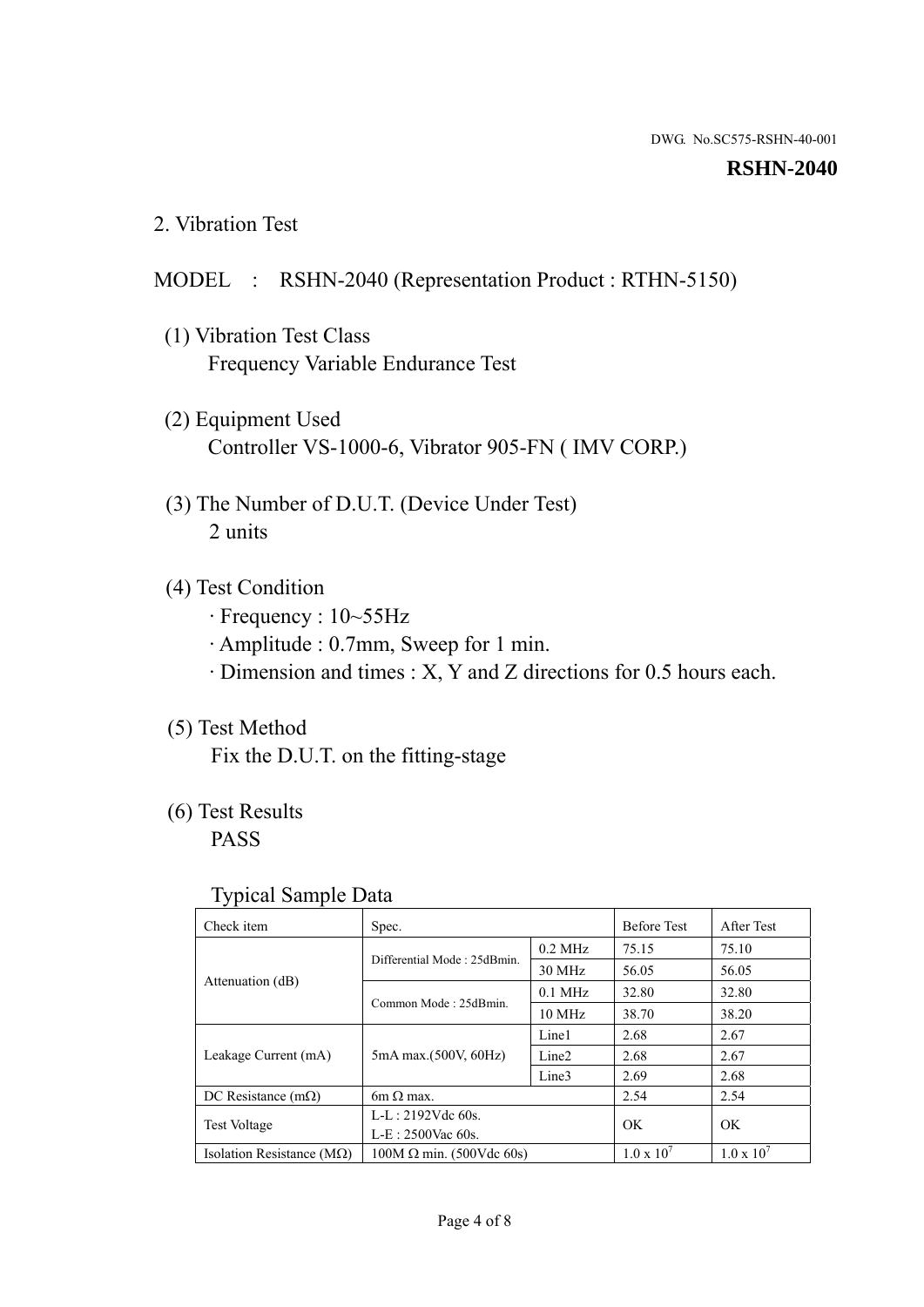1 cycle

30min.

3min.

30min.

#### **RSHN-2040**

3. Heat Cycle Test

## MODEL : RSHN-2040 (Representation Product : RTHN-5150)

- (1) Equipment Used TEMPERATURE CHAMBER TSA-71H-W (ESPEC CORP.)
- (2) The Number of D.U.T. (Device Under Test) 2 units
- (3) Test Conditions
	- · Ambient Temperature : -25~+85°C · Test Cycles : 100cycles
- (4) Test Method

 Before the test check if there is no abnormal characteristics and put the D.U.T. in the testing chamber. Then test it in the above cycles, After the test is completed leave it for 1 hour at room temperature and check it if there is no abnormal each characteristics.

+85°C

 $-25^{\circ}$ C

(5) Test Results

PASS

| <b>Typical Sample Data</b> |  |  |
|----------------------------|--|--|
|----------------------------|--|--|

| Check item                         | Spec.                           |                   | <b>Before Test</b>  | After Test          |
|------------------------------------|---------------------------------|-------------------|---------------------|---------------------|
|                                    |                                 | $0.2$ MHz         | 68.95               | 73.65               |
|                                    | Differential Mode: 25dBmin.     | 30 MHz            | 57.70               | 54.75               |
| Attenuation (dB)                   | Common Mode: 25dBmin.           | $0.1$ MHz         | 33.50               | 31.50               |
|                                    |                                 | $10 \text{ MHz}$  | 40.25               | 40.40               |
| Leakage Current (mA)               | 5mA max.(500V, 60Hz)            | Line1             | 2.69                | 2.63                |
|                                    |                                 | Line <sub>2</sub> | 2.67                | 2.65                |
|                                    |                                 | Line3             | 2.67                | 2.65                |
| DC Resistance $(m\Omega)$          | 6m $\Omega$ max.                |                   | 2.47                | 2.44                |
| <b>Test Voltage</b>                | $L-L: 2192Vdc$ 60s.             |                   | OK.                 | OK                  |
|                                    | $L-E: 2500$ Vac 60s.            |                   |                     |                     |
| Isolation Resistance ( $M\Omega$ ) | $100M \Omega$ min. (500Vdc 60s) |                   | $1.0 \times 10^{7}$ | $1.0 \times 10^{7}$ |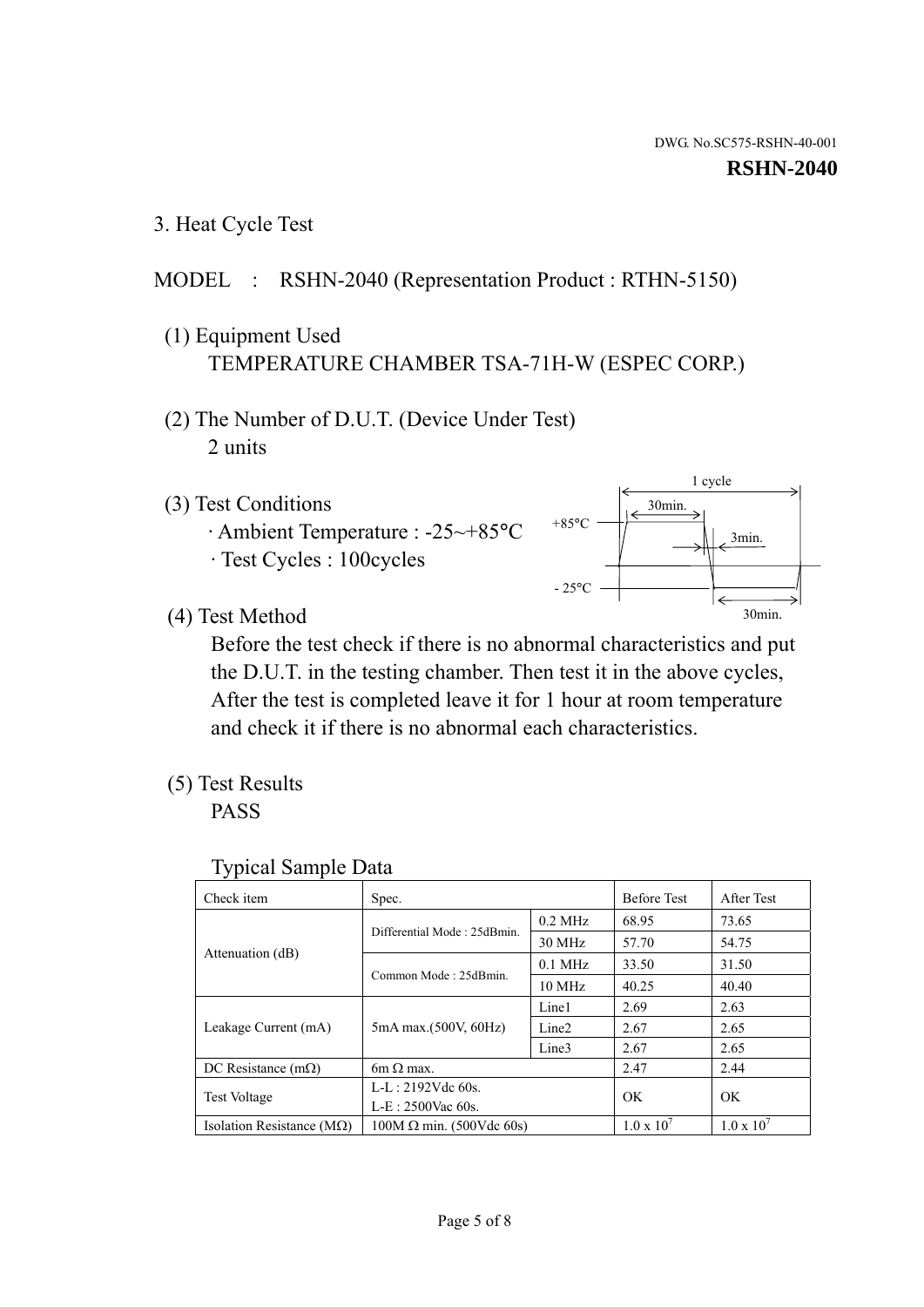4. Humidity Test

## MODEL : RSHN-2040 (Representation Product : RTHN-5150)

- (1) Equipment Used TEMP. & HUMID. CHAMBER PR-4KT (ESPEC CORP.)
- (2) The Number of D.U.T. (Device Under Test) 2 units

### (3) Test Conditions

- · Ambient Temperature : +40°C
- · Test Time : 500 hours
- · Ambient Humidity : 90~95% RH No Dewdrop

## (4) Test Method

 Before the test check if there is no abnormal characteristics and put the D.U.T. in the testing chamber. Then test it in the above conditions. After the test is completed leave it for 1 hour at room temperature and check it if there is no abnormal each characteristics.

## (5) Test Results

PASS

| ັ່<br>Check item                   | Spec.                       |                   | <b>Before Test</b>  | After Test          |
|------------------------------------|-----------------------------|-------------------|---------------------|---------------------|
|                                    | Differential Mode: 25dBmin. | $0.2$ MHz         | 71.45               | 74.75               |
|                                    |                             | 30 MHz            | 54.85               | 49.00               |
| Attenuation (dB)                   | Common Mode: 25dBmin.       | $0.1$ MHz         | 33.40               | 33.50               |
|                                    |                             | $10 \text{ MHz}$  | 39.15               | 39.90               |
|                                    | 5mA max.(500V, 60Hz)        | Line1             | 2.71                | 2.66                |
| Leakage Current (mA)               |                             | Line <sub>2</sub> | 2.70                | 2.66                |
|                                    |                             | Line3             | 2.69                | 2.66                |
| DC Resistance $(m\Omega)$          | $6m \Omega$ max.            |                   | 2.51                | 2.44                |
| Test Voltage                       | $L-L: 2192Vdc$ 60s.         |                   | OK                  | OK.                 |
|                                    | $L-E: 2500$ Vac 60s.        |                   |                     |                     |
| Isolation Resistance ( $M\Omega$ ) | $100M$ Ω min. (500Vdc 60s)  |                   | $1.0 \times 10^{7}$ | $1.0 \times 10^{7}$ |

#### Typical Sample Data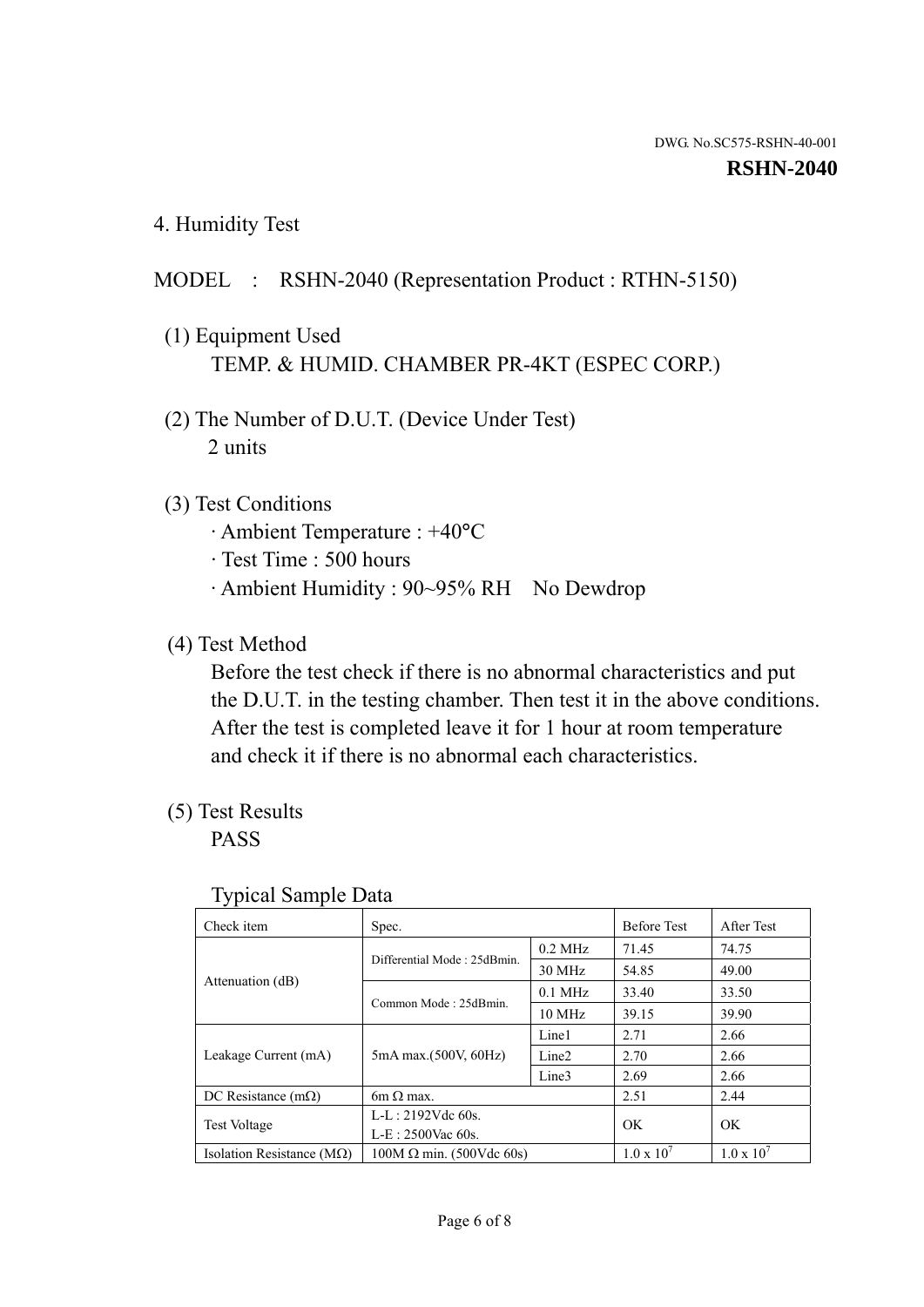5. High Temperature Resistance Test

### MODEL : RSHN-2040 (Representation Product : RTHN-5300)

- (1) Equipment Used TEMPERATURE CHAMBER PHH-300 ( ESPEC CORP.)
- (2) The Number of D.U.T. (Device Under Test) 2 units
- (3) Test Conditions
	- · Ambient Temperature : +50°C
	- · Test Time : 500 hours
	- · Operating : DC 300A
- (4) Test Method

 Before the test check if there is no abnormal characteristics and put the D.U.T. in the testing chamber. Then test it in the above conditions. After the test is completed leave it for 1 hour at room temperature and check it if there is no abnormal each characteristics.

(5) Test Results

PASS

| Check item                         | Spec.                           |                   | <b>Before Test</b>  | After Test          |
|------------------------------------|---------------------------------|-------------------|---------------------|---------------------|
|                                    | Differential Mode: 25dBmin.     | $0.2$ MHz         | 75.80               | 78.15               |
|                                    |                                 | 30 MHz            | 34.25               | 38.60               |
| Attenuation (dB)                   | Common Mode: 25dBmin.           | $0.5$ MHz         | 34.15               | 34.40               |
|                                    |                                 | 6 MHz             | 38.60               | 29.55               |
| Leakage Current (mA)               | 5mA max.(500V, 60Hz)            | Line1             | 2.72                | 2.65                |
|                                    |                                 | Line <sub>2</sub> | 2.72                | 2.66                |
|                                    |                                 | Line3             | 2.72                | 2.66                |
| DC Resistance $(m\Omega)$          | $2m \Omega$ max.                |                   | 1.02                | 0.99                |
| <b>Test Voltage</b>                | $L-L: 2192Vdc$ 60s.             |                   | OK.                 | OK                  |
|                                    | $L-E: 2500$ Vac 60s.            |                   |                     |                     |
| Isolation Resistance ( $M\Omega$ ) | $100M \Omega$ min. (500Vdc 60s) |                   | $1.0 \times 10^{7}$ | $1.0 \times 10^{7}$ |

#### Typical Sample Data